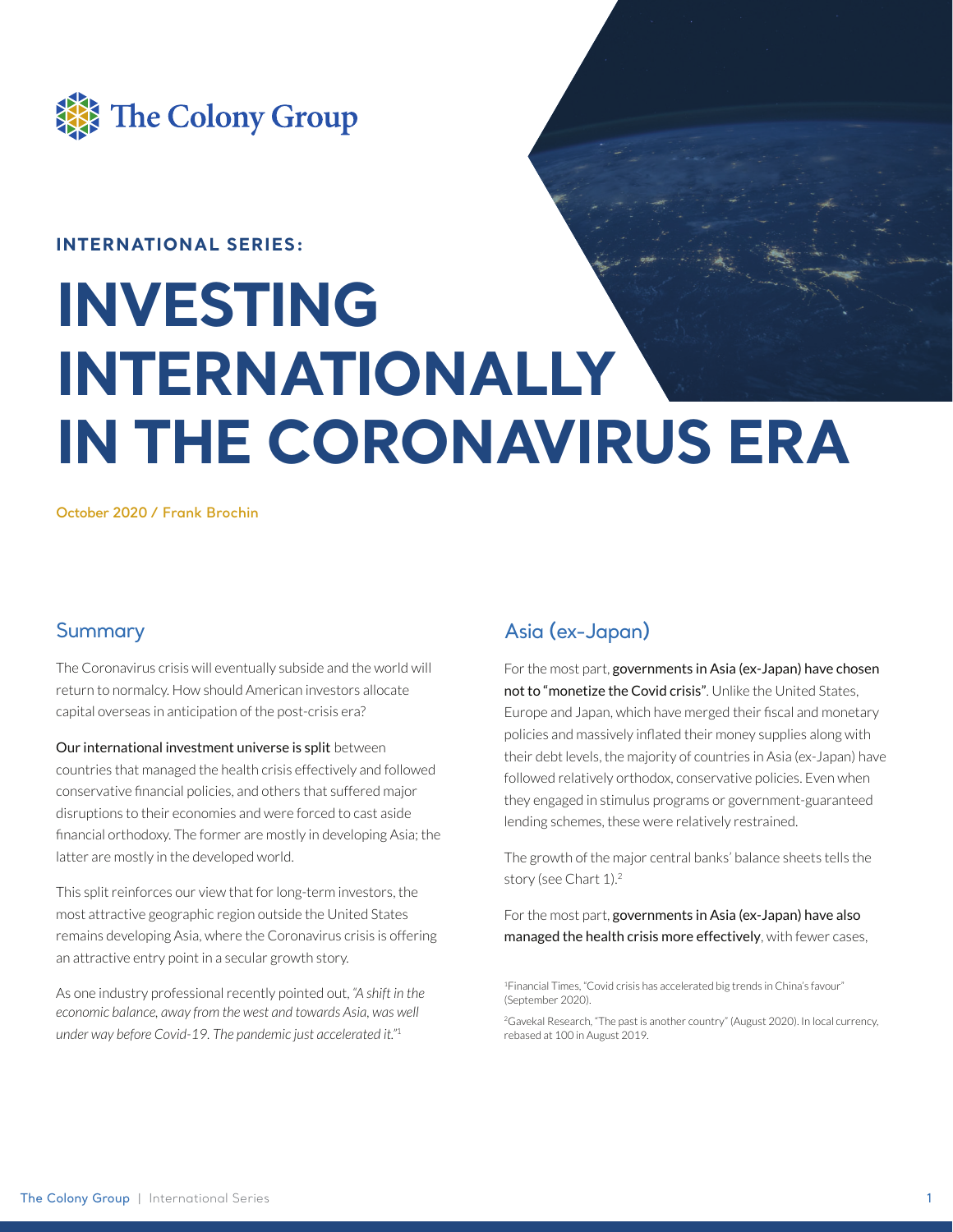# **The Colony Group**

lower mortality rates and in particular in North Asia, fewer economic disruptions. Even in the countries where the virus spread has not yet been contained, such as India, the Philippines and Indonesia, the death rate is relatively low. Asia is back to work.

When the health crisis eventually subsides, in contrast with developed markets, Asia (ex-Japan) will likely return to its precrisis state and the next normal will be the old normal: the drivers of the investment opportunity will remain. Investors will be able to structure portfolios around economic developments, with the main drivers of growth still in place and attractive stock returns potentially available in many sectors. Fundamental investment principles will continue to apply.



Chart 1: Central Banks' Balance Sheets

In fact, we believe that developing Asia's attractiveness as an investment destination will increase because global investors will seek in the region the secular growth that they cannot easily find in their home markets.

Our investment strategy will focus on secular growth opportunities in New Asia rather than value opportunities in Old Asia, favoring companies that benefit from the socio-economic

transformations taking place around the region over state-owned businesses and old-economy stocks. Value-oriented strategies that rely solely on traditional valuation metrics, however well executed, may be unsuccessful in developing Asia because the market forces and mechanisms used to close the value gap in Western markets do not always exist or are not culturally or politically acceptable. One goes to developing Asia to seek secular growth that is not efficiently priced by the markets, quality companies that offer a good margin of safety and are run by talented entrepreneurs whose interests are aligned with those of their shareholders.

### Developed Markets: Europe and Japan

In many cases, developed economies have suffered more significantly from the health crisis, with higher death rates, more damaging lockdowns, and now the threat of more disruptive "second waves" of cases.

In contrast to developing Asia, they have also engaged in massive money printing to limit the economic impact of the crisis. Interest rates in Europe and Japan were close to zero or negative before the crisis, and given the unprecedented amount of stimulus, in our opinion, it will be hard to normalize monetary policy. There will likely continue to be more capital than demand for capital, and rates could remain abnormally low for a while. While low rates may keep governments solvent, they have many negative effects:

 $\bullet$  They have a negative impact on banks, which find it more difficult to earn a spread. It is hard for a region to build a healthy economy with unhealthy banks.

• They have a negative impact on industry and business, as low rates allow industrial projects with low potential growth and low marginal returns to get financed, creating zombie companies that ruin margins for their entire sector. Capitalism does not work well without a hurdle rate for investments.

• They have a negative impact on investments and productivity. Low rates induce companies to practice financial engineering and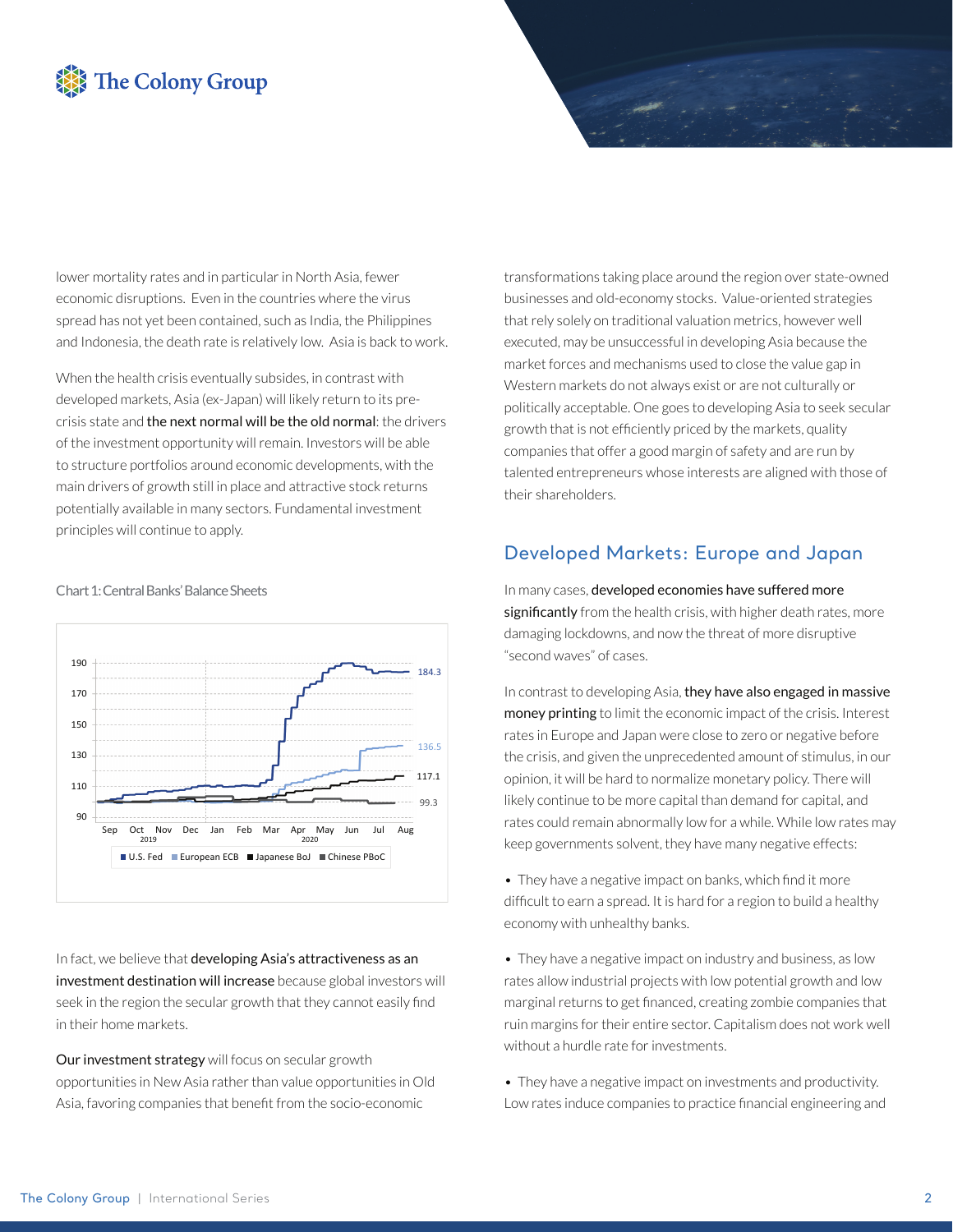# **The Colony Group**

buy existing assets rather than invest in new, productive ones.

Thus, the crisis will probably further restrict economic growth and in turn, for Europe and Japan, the next normal may not be normal. Growth was already hard to find in Europe and Japan before the crisis. As shown in Chart 2, companies accounting for just 13% of STOXX 600 market cap were expected to grow sales by 10% or more in FY3 on consensus forecasts while the S&P 500 had three times as much.3

Chart 2: % of Market Cap by Sales Growth Expected in FY3

5 9 29 24 12 7 13 11  $2<sub>C</sub>$ 26 18 10 5 9 2 10 15  $2<sub>3</sub>$ 12 6 33  $\Omega$ 5 10 15 20 25 30 35  $< 0\%$  0% - 2% 2% - 4% 4% - 6% 6% - 8% 8% - 10% > 10% % Sales growth FY3 (%) Europe **Japan**  $U.S.$ 

### Our investment strategy in these developed economies aims

to revolve around managers able to find opportunities in a challenging economic context. We believe that if rates remain "lower for longer", growth stocks will remain extremely valuable because lower rates will increase the discounted value of their future earnings. This will justify the high valuations of growth companies that we have seen in the recent past. What is rare becomes more valuable. If earnings growth remains hard to find, we believe it will remain very valuable.

We plan on continuing to invest more in Asia (ex-Japan) than in Europe and Japan. We will have exposure to these developed economies through managers able to focus on niche, underappreciated growth sectors or on companies creating value through business and governance improvements. We believe that concentration will be key and we will try to avoid mechanical factor strategies leading to very diversified portfolios. Careful stock selection will likely become even more important given that the overall trends will not be favorable. Thus, we will continue to focus on managers with a very deep understanding of what they own and why they own it.

While **inflation** does not seem to be a threat in the short term. one has to acknowledge that a new dynamic is now in place in developed economies. The government-guaranteed bank lending programs and the monetization of fiscal deficits appear to be resulting in an unprecedented growth of the money supply. In the long term, this new dynamic may lead to a change in investment regime and a shift in the relative performance of growth versus cyclical or value stocks. This is not a source of concern for now but we believe it bears monitoring.

3Goldman Sachs Research (May 2020).